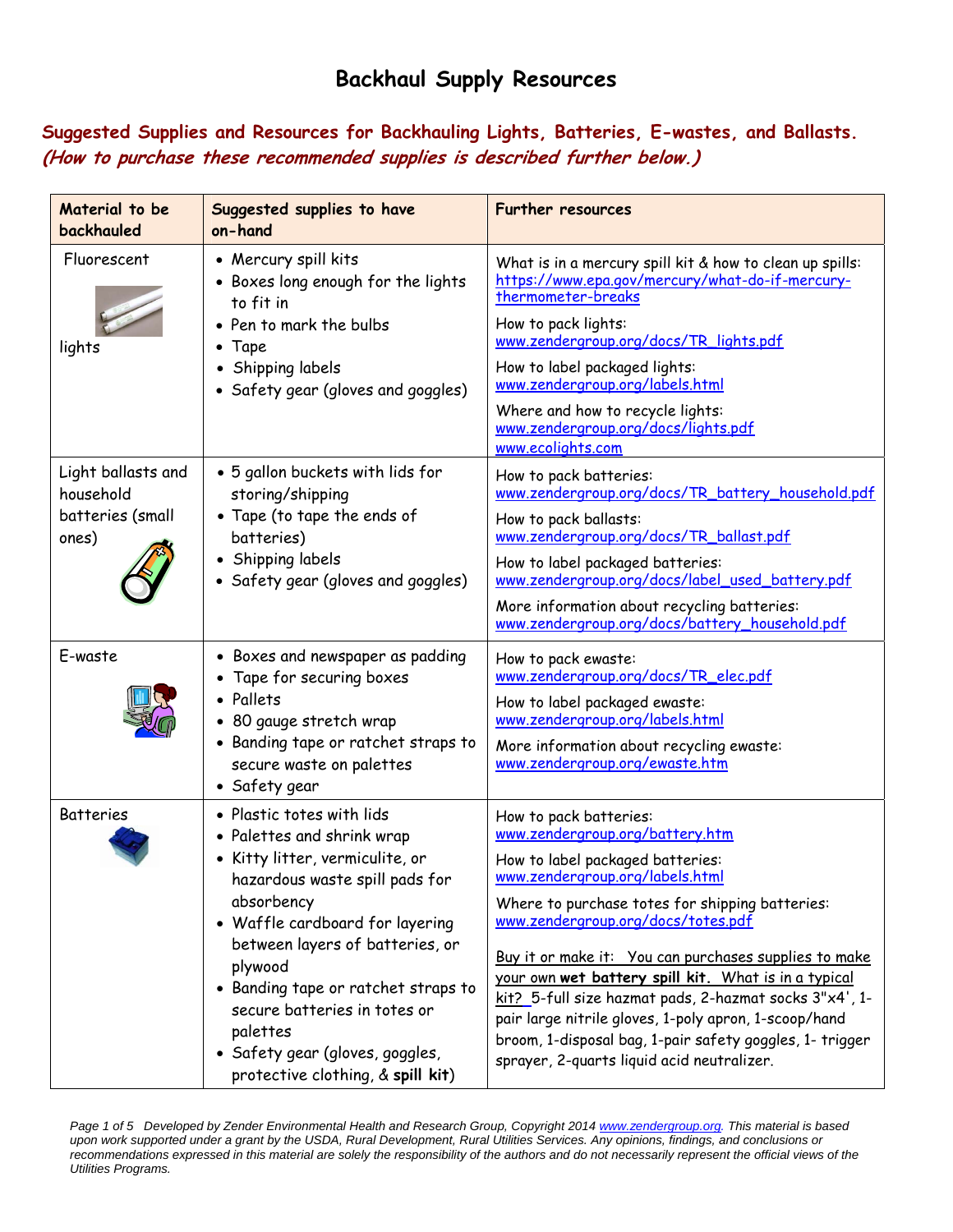## **Where to Purchase Various Supplies** (Prices listed were researched in 2014)

### **Hazardous waste kits from Total Reclaim**

You can order pre-packaged kits from Total Reclaim that contain the following: Vermiculite, spill kits, shrink wrap, safety gear, boxes for bulbs, buckets for ballasts and mercury switches, and a copy of a backhaul manual. These kits cost \$1900/kit **plus shipping** and the kit comes in a tote which can be used for shipping lead acid batteries. Kits generally take 2-3 weeks to process. Total Reclaim can take it to the airport, but you'll need to arrange shipping (they can help). Contact Total Reclaim at 907-561-0544 to order these kits or for more information. http://www.totalreclaim.com/alaska.html

| Anchorage                  |                                                        |
|----------------------------|--------------------------------------------------------|
| Arctic wire and rope       | 1 800 478-0707 or (907) 562 0707                       |
| Fairbanks                  |                                                        |
| Arctic Fire and Safety     | 1800 260-3473 or (907) 452-7806                        |
| ABS                        | (907) 452-2002                                         |
| Dillingham                 |                                                        |
| <b>BBEDC</b>               | (907) 842-4370, ask for Fritz Johnson, insulated totes |
| Juneau                     |                                                        |
| Western Auto & Marine      | (907) 780-4909                                         |
| Sitka                      |                                                        |
| Murray Pacific Supply      | 1 800 478-3171, just half totes                        |
| Ketchikan                  |                                                        |
| Murray Pacific Supply      | 1 800 478-3135 (907) 225-3135, just half totes         |
| Cordova                    |                                                        |
| <b>LFS Marine Supplies</b> | (907) 424-5495 or Toll Free in Seattle 800-647-2135 or |
|                            | Toll Free in Bellingham 800.426.8860                   |

#### **Plastic totes with lids**

#### **Bethel**

For the Bethel area, AVCP has some totes that they can loan communities for shipping batteries to Bethel. The community will need to cover the \$50-\$60 tote shipping fee from Bethel to the community. AVCP also has some smaller lined cardboard boxes they can send to communities for shipping a small number of lead acid batteries (2-3 batteries will fit in a box). AVCP can assist with picking up the batteries once they arrive in Bethel to take them to NAPA. Contact Don Wedll at AVCP at (907) 543-7363 dwedll@avcp.org for more information.

### **Pallets**

You can ask your local air or barge carrier if they have pallets to give away or to borrow for backhaul. Local or hub construction companies may also have them to give away. If you are holding a waste collection event, these companies may be even more inclined to donate pallets. It doesn't hurt to give them a call and ask! Below are some companies that sell wooden pallets.



|         | abesting that in 10 give Them a can and ask! Below are some companies that sell wooden panels. |                          |                                   |  |
|---------|------------------------------------------------------------------------------------------------|--------------------------|-----------------------------------|--|
| Company |                                                                                                | <b>Pricing/Details</b>   | <b>Shipping Information</b>       |  |
|         | Unitech of Alaska, Anchorage                                                                   | Sells wooden pallets for | They will deliver it at no charge |  |
|         | 1800-649-5859 www.unitechofalaska.com/                                                         | \$8.50 each              | to the airport for shipping.      |  |
|         | Alaska Pallet Co, Anchorage,                                                                   | Sells wooden pallets for | They can likely bring to the      |  |
|         | (907) 243-2432 http://alaskapallet.com/                                                        | \$6 each                 | airport for shipping.             |  |
|         | Alaska Warehouse Specialists, Inc.,                                                            | Sells wooden pallets for | They have free delivery to the    |  |
|         | Anchorage 1-888-312-5947                                                                       | \$5 each.                | airport for any orders over \$75. |  |
|         | www.alaskawarehousespecialists.com/                                                            |                          | Ask to talk to Cathy              |  |

*Page 2 of 5 Developed by Zender Environmental Health and Research Group, Copyright 2014 www.zendergroup.org. This material is based upon work supported under a grant by the USDA, Rural Development, Rural Utilities Services. Any opinions, findings, and conclusions or*  recommendations expressed in this material are solely the responsibility of the authors and do not necessarily represent the official views of the *Utilities Programs.*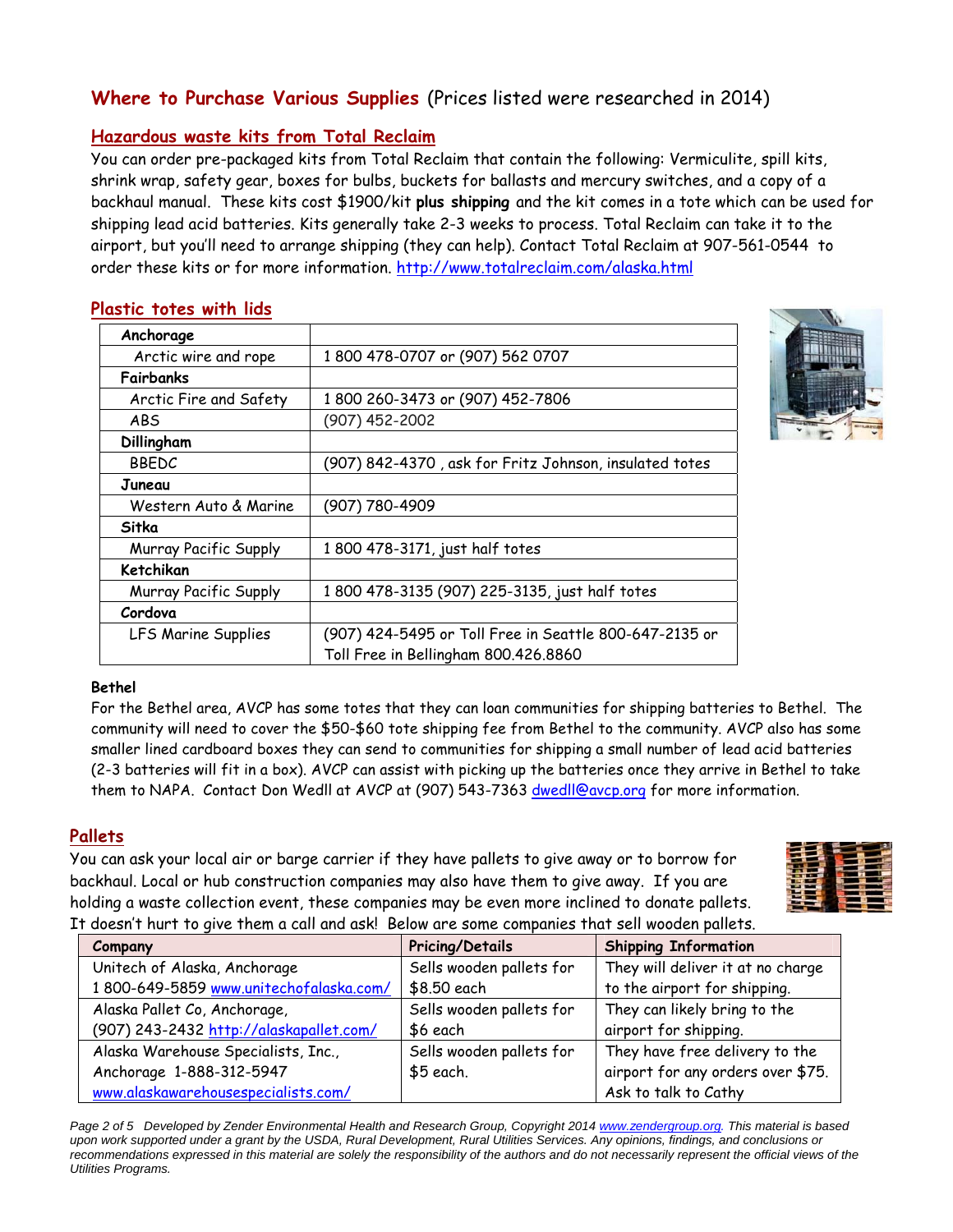### **Shrink wrap**





| Company                             | <b>Pricing/Details</b>                   | <b>Shipping Information</b>       |
|-------------------------------------|------------------------------------------|-----------------------------------|
| Unitech of Alaska, Anchorage        | Sells shrink wrap for \$18.75 per roll   | They will deliver it at no charge |
| 1800-649-5859                       | (\$75 for a case of 4).                  | to the airport for shipping.      |
| www.unitechofalaska.com/            |                                          |                                   |
| Material Flow Anchorage             | Sells shrink wrap is \$73.51 for a case. | Sometimes they charge for         |
| 1-877-868-3569 www.akflow.com/      |                                          | delivery to the airport.          |
| Alaska Industrial Hardware          | Sells shrink wrap is \$18.99 per roll    | No charge to bring anything to    |
| Anchorage (907) 276-7201            | (\$75.96 for a case of 4).               | the airport.                      |
| http://store.aihalaska.com/         |                                          |                                   |
| Alaska Warehouse Specialists, Inc., | Sells shrink wrap is \$65 for a case of  | They have free delivery to the    |
| Anchorage 1-888-312-5947            | 4.                                       | airport for any orders over       |
| www.alaskawarehousespecialists.com/ |                                          | \$75. Ask to talk to Cathy        |

# **Banding kits**



| Company                             | <b>Pricing/Details</b>                         | <b>Shipping Information</b> |
|-------------------------------------|------------------------------------------------|-----------------------------|
| Unitech of Alaska, Anchorage        | Sells metal and plastic banding kits           | They will deliver it at no  |
| 1800-649-5859                       |                                                | charge to the airport       |
| www.unitechofalaska.com/            |                                                | for shipping.               |
| Material Flow Anchorage             | Sells steel banding for \$1.29 per standard    | Sometimes they charge       |
| 1-877-868-3569 www.akflow.com/      | coil.                                          | for delivery to the         |
|                                     |                                                | airport.                    |
| Alaska Industrial Hardware          | Sells banding equipment: Steel 3/4" banding    | No charge to bring          |
| Anchorage (907) 276-7201            | is \$107.99 for a 2000 foot roll. Banding      | anything to the airport.    |
| http://store.aihalaska.com/         | machine is \$194.99. Tensioner is \$72.99.     |                             |
|                                     | Sealer is \$63.99, or \$30.99 for economy.     |                             |
|                                     | Seals are \$23.49 for a box of 1000. Cutters   |                             |
|                                     | are \$24.49. Total for all listed above =      |                             |
|                                     | \$487.94 (or \$454.94 with economy sealer).    |                             |
|                                     | Email Doug if you would like a quote at        |                             |
|                                     | dford@aih.com.                                 |                             |
| Alaska Warehouse Specialists, Inc., | Sells banding equipment: Steel 3/4" banding    | They have free delivery     |
| Anchorage 1-888-312-5947            | is \$130 for a 1902 foot roll. Banding machine | to the airport for any      |
| www.alaskawarehousespecialists.com/ | is \$375 when purchased separately, but \$325  | orders over \$75. Ask to    |
|                                     | when purchased with all the banding tools.     | talk to Cathy               |
|                                     | Tensioner is \$210, made in the USA and very   |                             |
|                                     | sturdy. Sealer is \$70. Seals are \$80 for a   |                             |
|                                     | box of 2500. Cutters are \$60. Total for all   |                             |
|                                     | listed above = $$875$ .                        |                             |

*Page 3 of 5 Developed by Zender Environmental Health and Research Group, Copyright 2014 www.zendergroup.org. This material is based upon work supported under a grant by the USDA, Rural Development, Rural Utilities Services. Any opinions, findings, and conclusions or*  recommendations expressed in this material are solely the responsibility of the authors and do not necessarily represent the official views of the *Utilities Programs.*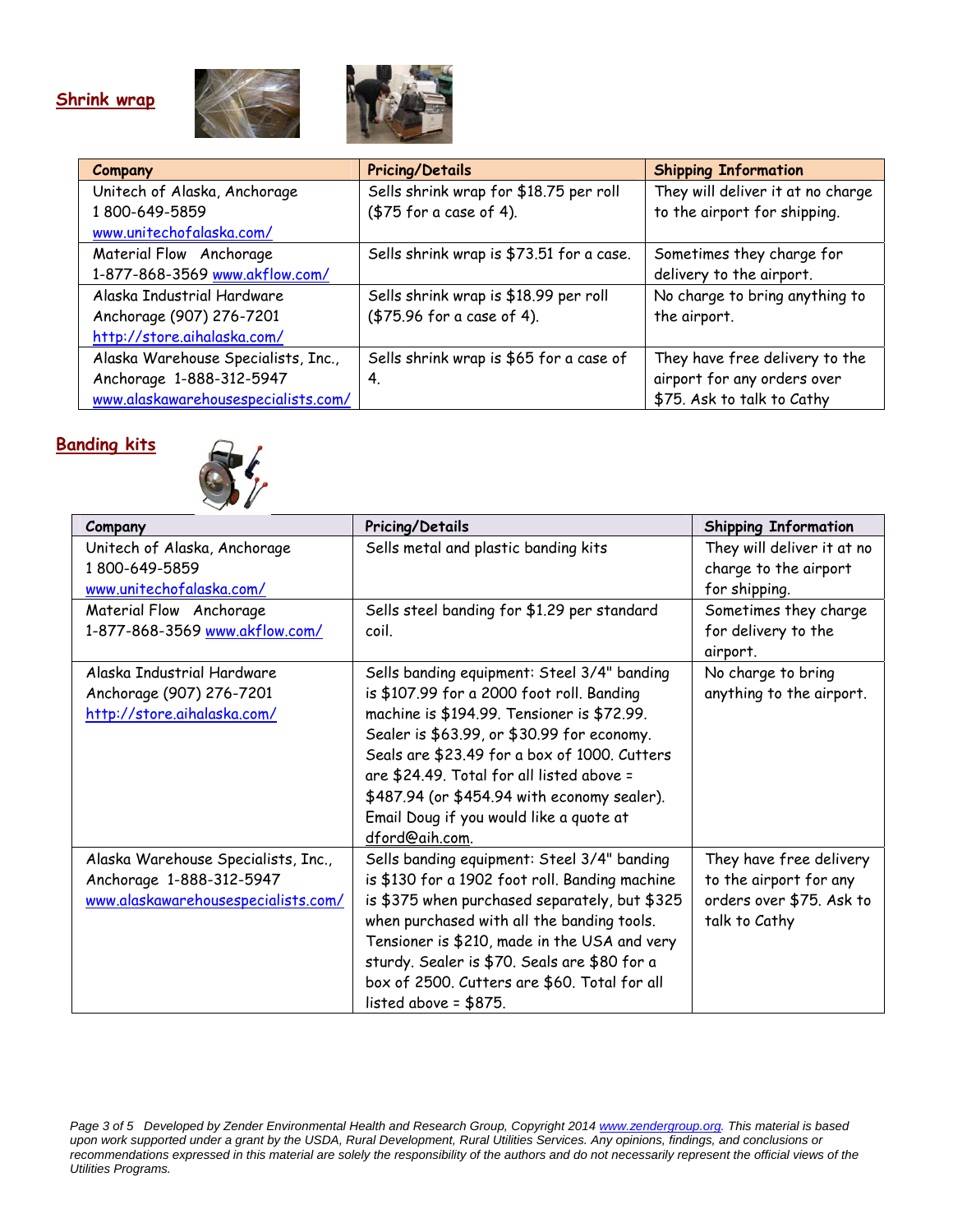### **Waffleboard (also called Hexacomb)**



| <b>Company</b>                      | <b>Pricing/Details</b>               | <b>Shipping Information</b>       |
|-------------------------------------|--------------------------------------|-----------------------------------|
| Unitech of Alaska, Anchorage        | Sells at \$29.25 per sheet of 4 feet | They will deliver at no charge to |
| 1800-649-5859                       | wide by 8 feet long by 1 inch thick. | the airport for shipping.         |
| www.unitechofalaska.com/            |                                      |                                   |
| <b>Interstate Battery</b>           | Can normally give Hexacomb away      | They probably will not charge you |
| (907) 349-1577                      | for free. Just call them.            | to bring it to the airport        |
| Alaska Warehouse Specialists, Inc., | Sells at \$40 per sheet of 4 feet    | They have free delivery to the    |
| Anchorage 1-888-312-5947            | wide by 8 feet long by 1 inch thick. | airport for any orders over \$75. |
| www.alaskawarehousespecialists.com/ |                                      | Ask to talk to Cathy              |

### **Gaylords**

Gaylords are large boxes with lids that will fit on a pallet (and can be nailed to a pallet) and are very handy for putting miscellaneous materials in such as used keyboards, wires/cables, piping, toner etc, for storing inside or for shipping. They are cheap to ship out to communities because they ship flat!

| Company                      | <b>Pricing/Details</b>                       | <b>Shipping Information</b> |
|------------------------------|----------------------------------------------|-----------------------------|
| Unitech of Alaska, Anchorage | \$82.54 each, comes with liner bag and nails | They will deliver it at no  |
| 1800-649-5859                | to nail it to pallet.                        | charge to the airport for   |
| www.unitechofalaska.com/     |                                              | shipping.                   |

### **Pallet Jacks**

Pallet Jacks are very helpful to have to move around full pallets of materials, in and out of connexes or to the barge site or airport. Especially if you don't have other heavy equipment. Some pallet jacks also come with a scale built it which can be very useful to weigh your pallets/totes/boxes so you have an accurate weight for shipping estimates or shipping forms.

| Company                        | <b>Pricing/Details</b>                                  |
|--------------------------------|---------------------------------------------------------|
| Grainger, Anchorage            | A regular pallet jack costs around \$800 and one with a |
| (800) 472-4643www.grainger.com | built in scale is around \$2580.                        |

### **Sample supply list for scrap metal backhaul**

In the summer of 2012, Hooper Bay prepared a large amount of scrap metal for backhauling out. All of the supplies and equipment they needed for the preparation are shown in the invoice at this link: www.zendergroup.org/docs/scrap\_metal\_supplies.pdf You can view this invoice for an exact list of equipment purchased, and the amounts and prices of each. A general list of equipment/tools needed for cutting metal is given in this table:



| Item                              | Estimate      | Suggested safety gear to use when preparing  |
|-----------------------------------|---------------|----------------------------------------------|
|                                   | cost per item | scrap metal includes:                        |
| Inverter/Generator                | \$1050        | Faceshield                                   |
| Gas cutoff saw with diamond blade | \$1040        | Coverall<br>٠                                |
| Saw cutoff wheel                  | \$10          | Hardhat                                      |
| Sawzall reciprocating saw         | \$120         | Canvass gloves with safety cuff<br>$\bullet$ |
| Metal cut sawzall blade           | \$100         | Clear anti-fog safety glasses<br>$\bullet$   |

*Page 4 of 5 Developed by Zender Environmental Health and Research Group, Copyright 2014 www.zendergroup.org. This material is based upon work supported under a grant by the USDA, Rural Development, Rural Utilities Services. Any opinions, findings, and conclusions or*  recommendations expressed in this material are solely the responsibility of the authors and do not necessarily represent the official views of the *Utilities Programs.* 

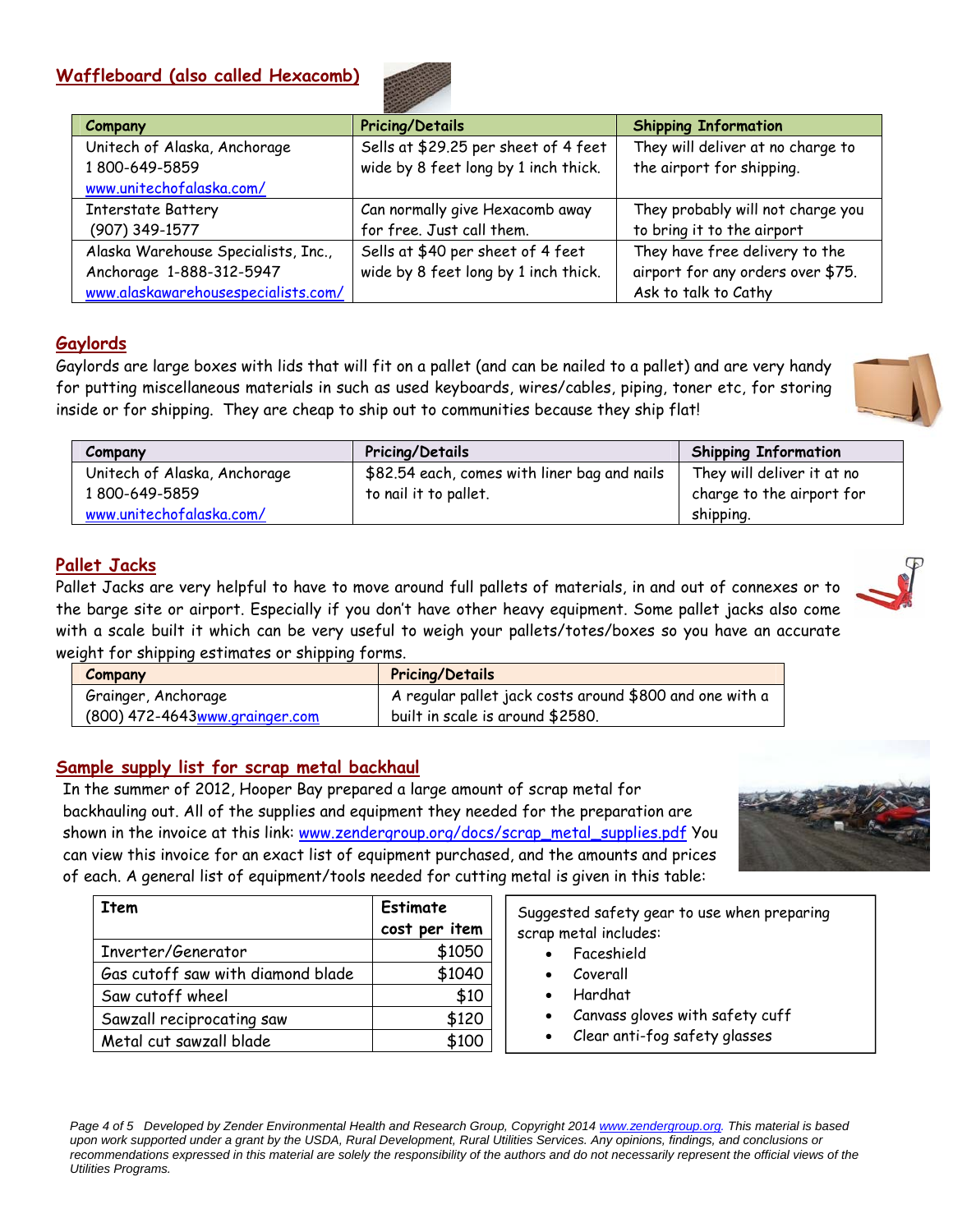## **Safety Gear – Alaska Companies**

You can call Alaska companies that sell safety gear to ask them about appropriate gear for the Safety Gear - Alaska Companies<br>You can call Alaska companies that sell safety gear to ask them about appropriate gear for the<br>specific materials you'll be handling. Further information about the types of gear to use and gu using gear can be found in this document. www.zendergroup.org/docs/Safety\_gear.pdf What follows are a list of Alaska companies that sell safety gear. This list may not be exhaustive.

### **Anchorage**

| Company                       | <b>Address</b>                | Phone        | Website or Email               |
|-------------------------------|-------------------------------|--------------|--------------------------------|
| Spill Shield Inc              | 5610 Silverado Way Suite 10   | 561-6033     | www.spillshield.com            |
| Ask for Kris (she has         | Anchorage, AK. 99518          |              | spillshield@ak.net             |
| worked with several Rural     |                               |              |                                |
| Alaska Native Villages)       |                               |              |                                |
| Airgas                        | 6350 Arctic Blvd              | 563-6644     | www.airgas.com                 |
|                               | Anchorage, AK 99518           |              |                                |
| Alaska Safety                 | 4725 Gambell Street           | 561-5661     | www.alaskasafety.com           |
|                               | Anchorage, Alaska 99503       |              |                                |
| Unitech of Alaska             | 7600 King St. Anchorage,      | 800 649 5859 | www.unitechofalaska.com/       |
|                               |                               |              |                                |
| Eagle Enterprises Inc.        | 700 W. International Airport  | 562-2331 or  | www.ultimategear.com           |
|                               | Anch, 99518<br>Rd             | 800-478-2331 | trent@eaglesafety.net          |
| Fire and Safety               | 1100 W. Diamond Blvd Anch, AK | 344-8151     | www.firehouseinternational.com |
| <b>Equipment and Clothing</b> | 99515                         |              |                                |
| Army Navy Store               | 320 W 4th Anch, 99501         | 1 (888) 836- | www.army-navy-store.com        |
| (safety clothing)             |                               | 3535         |                                |

#### **Fairbanks**

| Company           | <b>Address</b>            | Phone/Fax       | <b>Website or Email</b>      |
|-------------------|---------------------------|-----------------|------------------------------|
| Airgas            | 641 Hughes Avenue,        | Phone: 456-3400 | www.airgas.com               |
|                   | Fairbanks, AK 99701       |                 |                              |
| Big Ray's Store   | $507$ 2 <sup>nd</sup> Ave | Phone: 800 478  | http://www.bigrays.com/      |
| (safety clothing) | Fairbanks, AK 99701       | 3458            |                              |
| Arctic Fire and   | 702 30 <sup>th</sup> Ave  | Phone: 1 (800)  | arcfire@mosquitonet.com      |
| Safety            | Fairbanks, AK 99701       | 260-FIRE        | www.arcticfireandsafety.com/ |

#### **Juneau**

| Company                     | <b>Address</b>    | Phone/Fax       | Website or Email                    |
|-----------------------------|-------------------|-----------------|-------------------------------------|
| Southeast                   | 8319 Airport Blvd | Phone: 790-2522 | southeastextinguisher@acsalaska.net |
| <b>Extinguisher Service</b> | Juneau, AK 99801  |                 | www.seextinguisher.com              |

Page 5 of 5 Developed by Zender Environmental Health and Research Group, Copyright 2014 www.zendergroup.org. This material is based *upon work supported under a grant by the USDA, Rural Development, Rural Utilities Services. Any opinions, findings, and conclusions or*  recommendations expressed in this material are solely the responsibility of the authors and do not necessarily represent the official views of the *Utilities Programs.* 



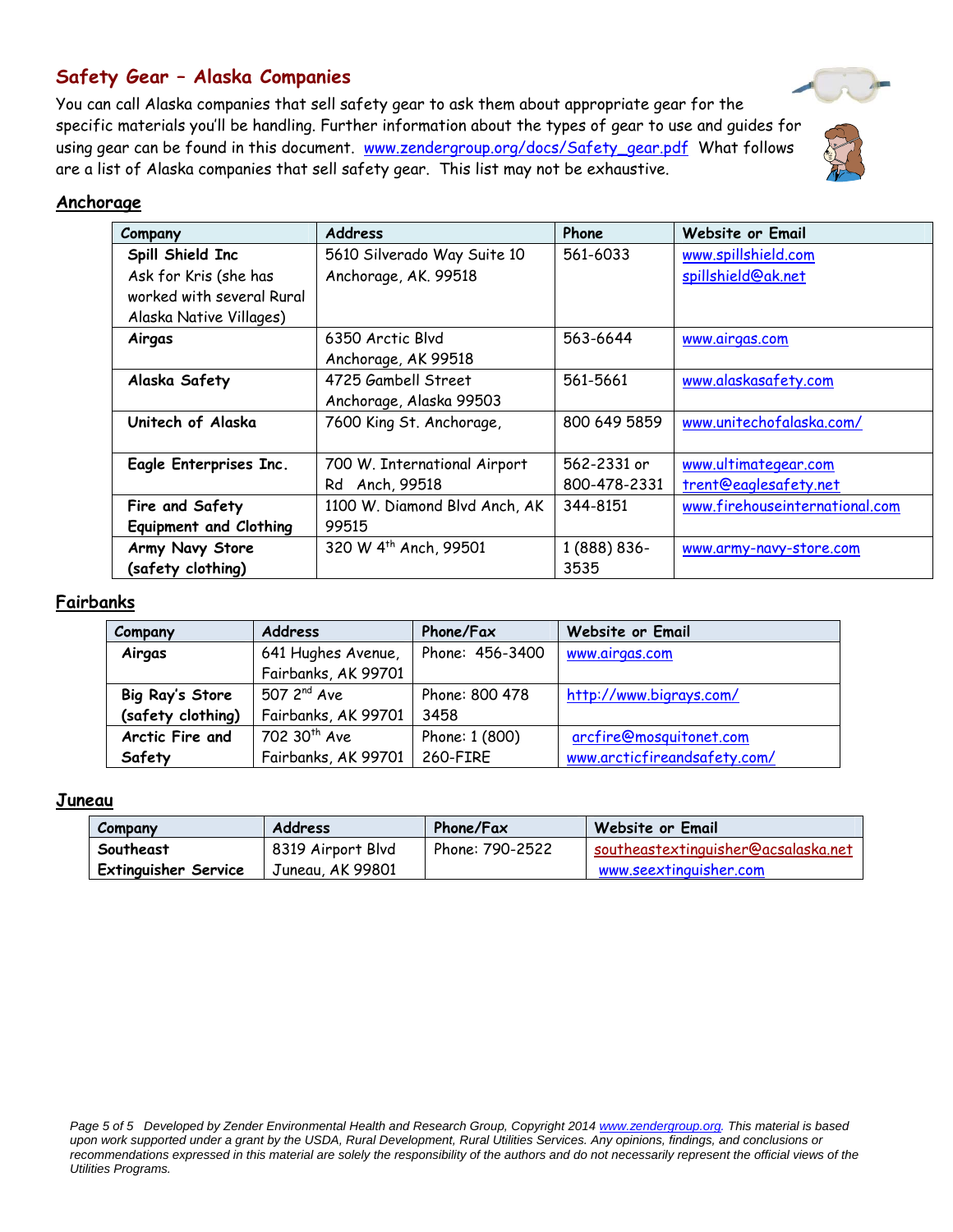## **Battery & Other Spill Kits, Clean up & Spill Containment, Containers, and Safety equipment. The below list of companies is not exhaustive.**

**Unitech of Alaska**  7600 King St. Anchorage, AK Phone: 800 649 5859 Web: www.unitechofalaska.com/

**Spill Shield Inc**  5610 Silverado Way Suite 10 Anchorage, AK. 99518 Phone: 561-6033 Web: www.spillshield.com e-mail: spillshield@ak.net

#### **New Pig**

One Pork Avenue, P.O. Box 304 Tipton, PA 16684-0304 Phone: 1 (800) 468-4647 Email: hothogs@newpig.com Web: www.newpig.com

**Interstate Products, Inc**. 3921 Sawyer Road

Sarasota, FL 34233 Phone: 1 (800) 474-7294 Web: www.interstateproducts.com

#### **Lab Safety Supply, Inc**.

PO Box 1368, Janesville, WI 53547-1368 Phone: 1 (800)-356-0783 Web: www.labsafety.com

#### **Hazmat Chemical Storage, Inc**.

1225 Wakeham Santa Ana, CA 92705 Phone: 1 (800) 401-5877 Email: info@hazmatstorage.com Web: www.hazmatstorage.com

#### **Denios, Inc**.

1152 Industrial Blvd. Louisville, KY 40219 Tel: 877-388-0187 Email: info1@denios-us.com Web: www.thehazmatpro.com

**Grainger Industrial Supply**  6240 B St. Anchorage, AK 99518-1727 Phone: (907) 562-5400 Web: www.grainger.com